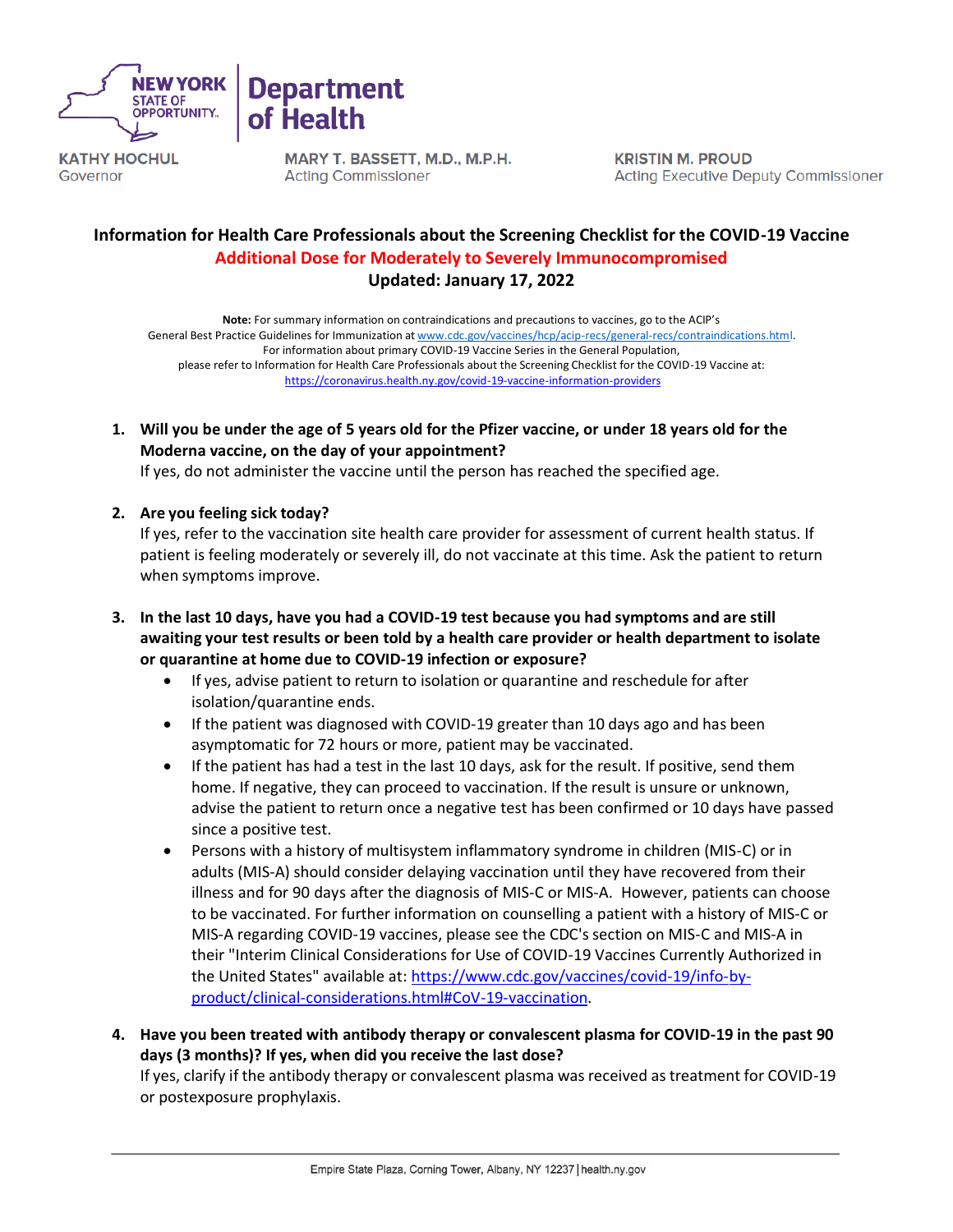- Passive antibody product used for post-exposure prophylaxis: defer COVID-19 vaccination for 30 days
- Passive antibody product used for COVID-19 treatment: defer COVID-19 vaccination for 90 days
- **5. Have you ever had an immediate allergic reaction, such as hives, facial swelling, difficulty breathing, anaphylaxis to any vaccine, injection, or shot or to any component of the COVID-19 vaccine, or a severe allergic reaction (anaphylaxis) to anything?**

If yes, then refer to the vaccination site health care provider for assessment of allergic reaction. Review the ingredient lists at [https://www.cdc.gov/vaccines/covid-19/info-by-product/clinical](https://www.cdc.gov/vaccines/covid-19/info-by-product/clinical-considerations.html#Appendix-C)[considerations.html#Appendix-C.](https://www.cdc.gov/vaccines/covid-19/info-by-product/clinical-considerations.html#Appendix-C)

### Contraindications to COVID-19 vaccine:

- Severe allergic reaction (e.g., anaphylaxis) or immediate allergic reaction of any severity after a previous dose or to a component of the COVID-19 vaccine
- People with a contraindication to one of the mRNA COVID-19 vaccines should not receive doses of either of the mRNA COVID-19 vaccines (Pfizer or Moderna)

Precautions to COVID-19 vaccine: (Refer to your organization's protocol to see whether individuals with a precaution to vaccination warrant further evaluation.)

- Immediate allergic reaction to any other vaccine or injectable therapy (i.e., intramuscular, intravenous, or subcutaneous vaccines or therapies excluding subcutaneous immunotherapy for allergies)
- Individuals with a contraindication to one type of COVID-19 vaccine (e.g., mRNA) have a precaution to the other (e.g., Janssen viral vector)
	- $\circ$  Consultation with an allergist-immunologist should be considered to help determine if the patient can safely receive vaccination, and vaccination of these individuals should only be undertaken in an appropriate clinical setting under the supervision of a healthcare provider experienced in the management of severe allergic reactions.
	- o Note: These individuals should not be administered COVID-19 vaccine at Stateoperated vaccination sites.

For patients who are determined eligible for COVID-19 vaccination after assessment of allergy history, a 30-minute post-vaccination observation period is needed for the following:

- Patients with a history of an immediate allergic reaction of any severity to any other vaccine or injectable therapy
- Patients with a contraindication to a different type of COVID-19 vaccine (e.g., mRNA vs. Janssen viral vector)
- Patients with a history of anaphylaxis due to any cause

#### **6. Are you pregnant or considering becoming pregnant?**

If yes, ask the patient if they would like to have a discussion with a healthcare provider at site for counseling on the risks and benefits of COVID-19 vaccine during pregnancy. Patient may be vaccinated if they choose and does not need to go to medical evaluation if they choose.

- **7. Are you moderately or severely immunocompromised due to one or more of the medical conditions or receipt of immunosuppressive medications or treatments listed below?**
	- Active treatment for solid tumor and hematologic malignancies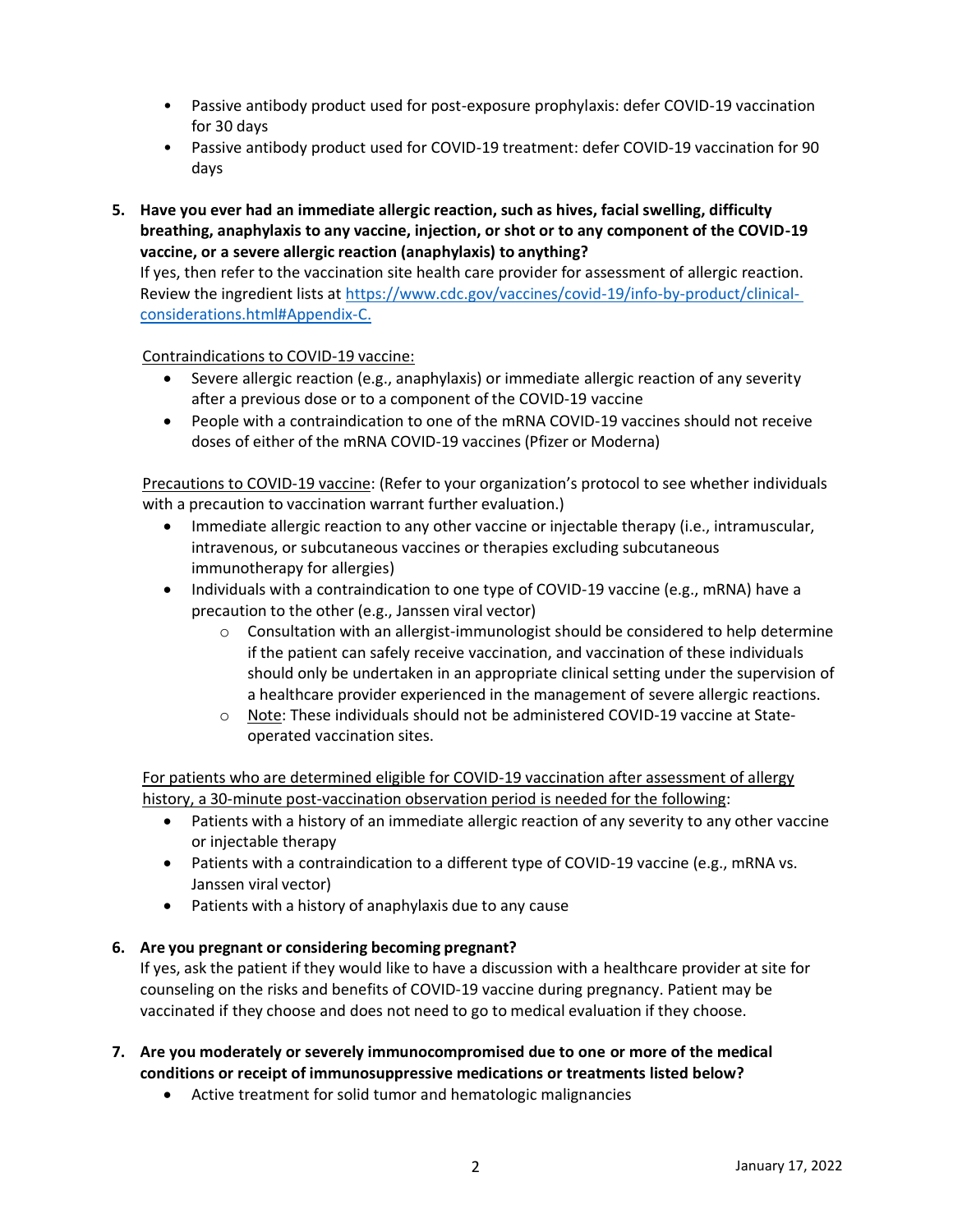- Receipt of solid-organ transplant and taking immunosuppressive therapy
- Receipt of CAR-T-cell or hematopoietic stem cell transplant (within 2 years of transplantation or taking immunosuppression therapy)
- Moderate or severe primary immunodeficiency (e.g., DiGeorge syndrome, Wiskott-Aldrich syndrome)
- Advanced or untreated HIV infection
- Active treatment with high-dose corticosteroids (i.e., ≥20mg prednisone or equivalent per day), alkylating agents, antimetabolites, transplant-related immunosuppressive drugs, cancer chemotherapeutic agents classified as severely immunosuppressive, tumor-necrosis (TNF) blockers, and other biologic agents that are immunosuppressive or immunomodulatory
	- $\circ$  If yes, then administer the mRNA COVID-19 vaccine if the person is age appropriate and without contraindications. If possible, the additional dose should be with the same mRNA vaccine product (Pfizer or Moderna) used for the initial 2 dose primary series. If the same vaccine product is not available, then the other product may be administered after counseling about the unknown risks of a mixed dose series. At this time, there is no recommendation for additional doses for those who received the Janssen/Johnson & Johnson COVID-19 vaccine.
	- $\circ$  If no, inform the person that they are not eligible at this time to receive a third dose. The FDA and the CDC are reviewing the data in relation to this topic and will provide updates as more information becomes available.

### **8. Do you have a bleeding disorder, a history of blood clots or are you taking a blood thinner?**

If yes, refer to health care provider to assess the patient's bleeding risk and thrombosis history. Persons with a history of immune-mediated thrombosis and thrombocytopenia, such as Heparin-Induced Thrombocytopenia (HIT) within the past 90 days should be offered an mRNA COVID-19 vaccine (i.e., Pfizer or Moderna vaccine) instead of Janssen (Johnson & Johnson) vaccine. If a person with a bleeding disorder or taking a blood thinner is cleared for vaccination,then administer vaccine using a 23-gauge or smaller caliber needle and apply firm pressure on the site of vaccination, without rubbing, for at least 2 minutes after vaccination.

# **9. Do you have a history of myocarditis (inflammation of the heart muscle) or pericarditis (inflammation of the lining around the heart?**

If yes:

- Evaluate if this history was in relation to a dose of mRNA vaccine. If it was not, then the patient can receive any FDA authorized COVID-19 vaccine after complete resolution of a myocarditis or pericarditis episode.
- If the patient developed myocarditis or pericarditis after the first or second dose of an mRNA vaccine, experts recommend deferral of additional doses until additional safety data are available. However, the second dose can be considered after complete resolution of a myocarditis or pericarditis episode. Decisions to proceed with vaccination should include conversations with the patient, parent/legal representative, and the clinical team including a cardiologist. Considerations for vaccination may include:
	- o Personal risk of severe acute COVID-19 disease (e.g., age, underlying conditions)
	- o Level of COVID-19 community transmission and personal risk of infection.
	- $\circ$  Additional data on the risk of myocarditis or pericarditis following an occurrence of either condition after the first dose of an mRNA COVID-19 vaccine.
	- $\circ$  Additional data on the long-term outcomes of myocarditis or pericarditis that